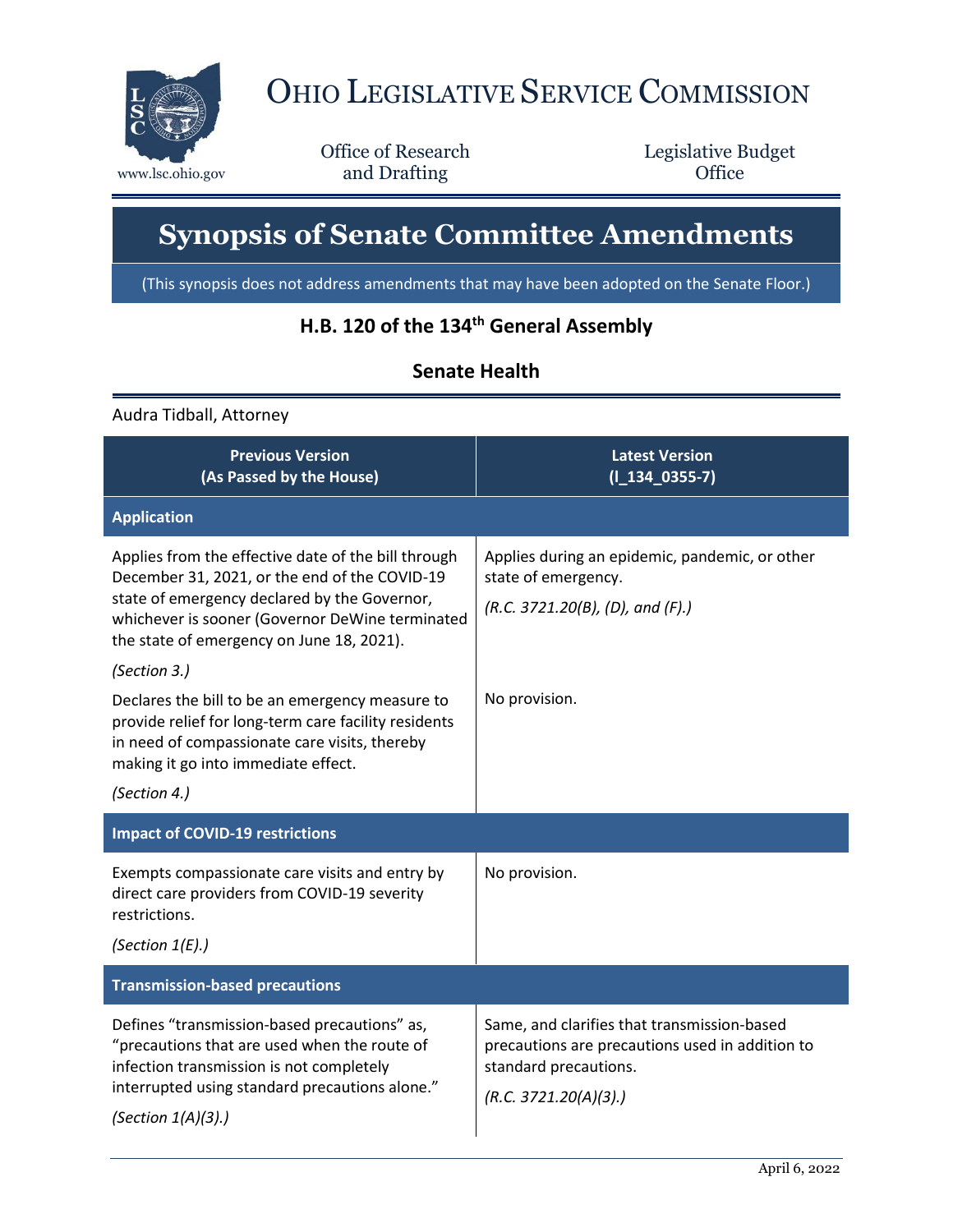| <b>Previous Version</b><br>(As Passed by the House)                                                                                                                                                                                                                                              | <b>Latest Version</b><br>$(I_134_0355-7)$                                                                                                                                                                                                                                                          |  |
|--------------------------------------------------------------------------------------------------------------------------------------------------------------------------------------------------------------------------------------------------------------------------------------------------|----------------------------------------------------------------------------------------------------------------------------------------------------------------------------------------------------------------------------------------------------------------------------------------------------|--|
| Specifies that compassionate care situations<br>include, among other circumstances, when a<br>resident is in transmission-based precautions for<br>COVID-19.<br>(Section 1(B)(1)(f).)                                                                                                            | Instead, specifies that compassionate care<br>situations include when a resident is in<br>transmission-based precautions for a disease or<br>illness, in addition to other circumstances that are<br>consistent between the bills.                                                                 |  |
|                                                                                                                                                                                                                                                                                                  | (R.C. 3721.20(B)(1)(f).)                                                                                                                                                                                                                                                                           |  |
| <b>Screening</b>                                                                                                                                                                                                                                                                                 |                                                                                                                                                                                                                                                                                                    |  |
| Requires all compassionate caregivers and health<br>workers to undergo screening for COVID-19<br>symptoms before entering a long-term care<br>facility. Symptoms that caregivers and workers<br>must be screened for include cough, shortness of<br>breath, and temperature over 100°Fahrenheit. | Instead, requires all compassionate caregivers and<br>health workers to undergo screening to ascertain<br>exposure to a contagious disease or illness and to<br>disclose any symptoms before entering a long-<br>term care facility. The facility determines the<br>necessary extent of screening. |  |
| (Section $1(C)(2)(a)$ .)                                                                                                                                                                                                                                                                         | (R.C. 3721.20(C)(2)(a).)                                                                                                                                                                                                                                                                           |  |
| <b>Visitation policy</b>                                                                                                                                                                                                                                                                         |                                                                                                                                                                                                                                                                                                    |  |
| Requires each long-term care facility to develop<br>and implement a visitation policy regulating visits<br>by compassionate caregivers. Among other<br>requirements, the policy must:                                                                                                            | Instead of these requirements, and in addition to<br>requirements that are consistent between the<br>bills, the visitation policy must:                                                                                                                                                            |  |
| Require screening of compassionate<br>caregivers for COVID-19 symptoms in the<br>same manner as facility staff;                                                                                                                                                                                  | Require compassionate caregivers to<br>comply with the disease or illness<br>screening policy developed by the facility;                                                                                                                                                                           |  |
| Designate a single point of entry for<br>compassionate caregivers to sign in and be<br>screened for COVID-19 symptoms;                                                                                                                                                                           | No provision;                                                                                                                                                                                                                                                                                      |  |
| Require communication of the COVID-19<br>testing policy to compassionate caregivers;                                                                                                                                                                                                             | Require communication of the visitation<br>policy to compassionate caregivers and<br>residents;                                                                                                                                                                                                    |  |
| Permit evening and weekend visits to<br>accommodate a compassionate caregiver's<br>schedule;                                                                                                                                                                                                     | Permit visitation at any time to<br>accommodate the schedules of a<br>compassionate caregiver and resident;                                                                                                                                                                                        |  |
| Reasonably provide hand sanitizing<br>п<br>stations and alcohol-based hand sanitizer<br>in accessible locations, in accordance with<br>local health department guidelines;                                                                                                                       | Same, except does not specify local health<br>department guidelines must be followed;                                                                                                                                                                                                              |  |